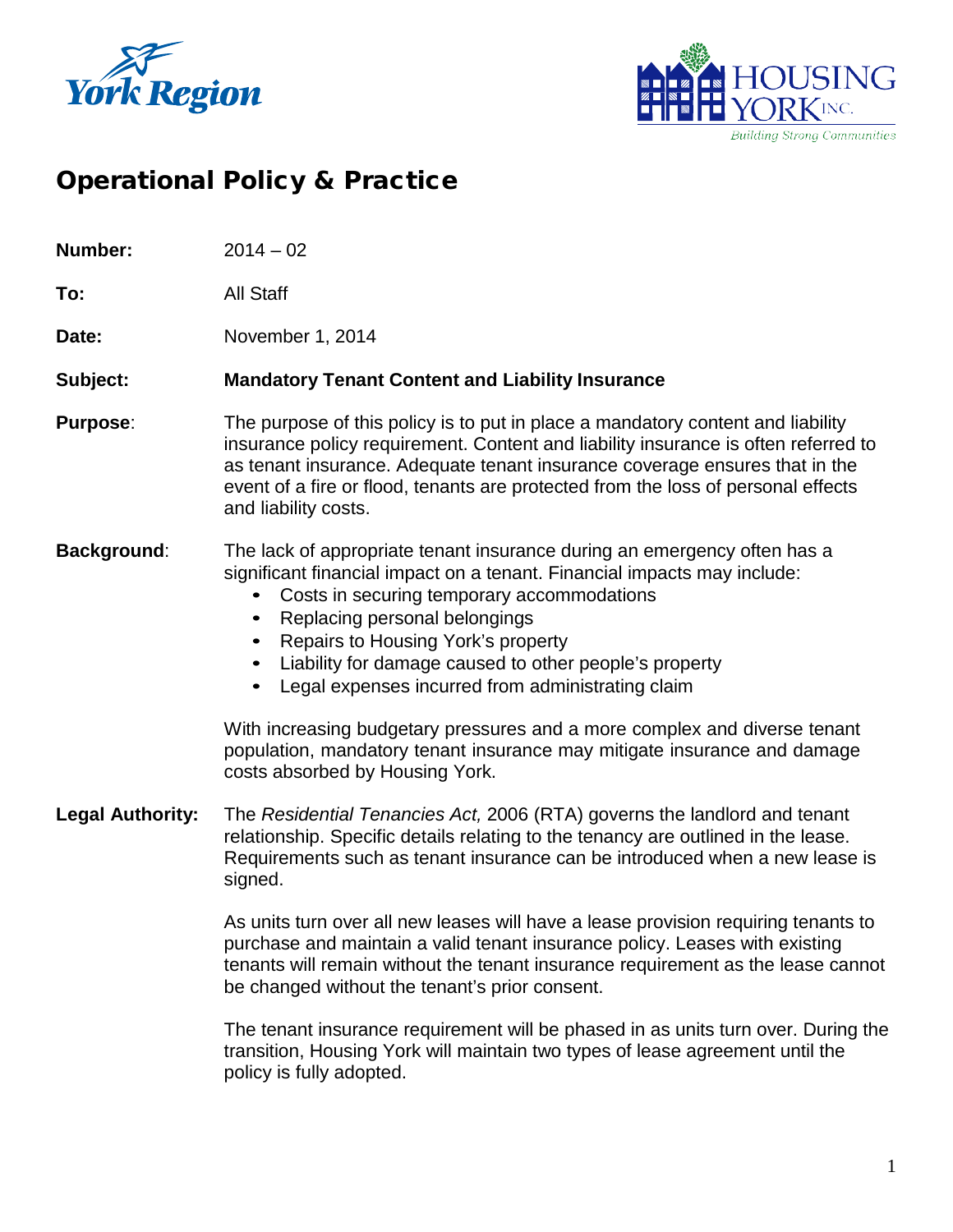## **Procedure: Existing Tenants**

All existing Housing York tenants are encouraged to obtain a tenant insurance policy.

Tenants who currently do carry a tenant insurance policy are encouraged to sign a new lease with specific requirements obligating them to keep in force a valid tenant insurance policy throughout the duration of their tenancy.

## **Transferring Tenants**

Transferring tenants are legally required to sign a new lease. In some cases this is voluntary and for others it is required in order to remain eligible for rent-gearedto-income, i.e. overhoused household. Tenants in this situation will not be required to purchase a valid tenant insurance policy but will be encouraged to do so.

## **Prospective Tenants**

Prospective tenants are required to provide proof of a valid tenant insurance policy at the time of lease signing. Prospective tenants without tenant insurance coverage will be provided with information about tenant insurance and be encouraged to obtain appropriate coverage. A prospective tenant that refuses to purchase and maintain content and liability insurance will not be approved.

All prospective tenants are required to sign a lease with specific requirements obligating them to keep in force a valid tenant insurance policy throughout the duration of their tenancy.

## **Annual Verification**

Annually all tenants are required to submit verification of their tenant insurance policy by providing Housing York with a Certificate of Insurance.

If a tenant fails to provide a copy of the Certificate of Insurance, Housing York will advise the tenant of the lease requirement and obligation to maintain insurance throughout the duration of their tenancy.

Housing York will not pursue lease termination should a tenant discontinue their content and liability insurance coverage.

Nick Savino Acting Director, Housing York Inc.